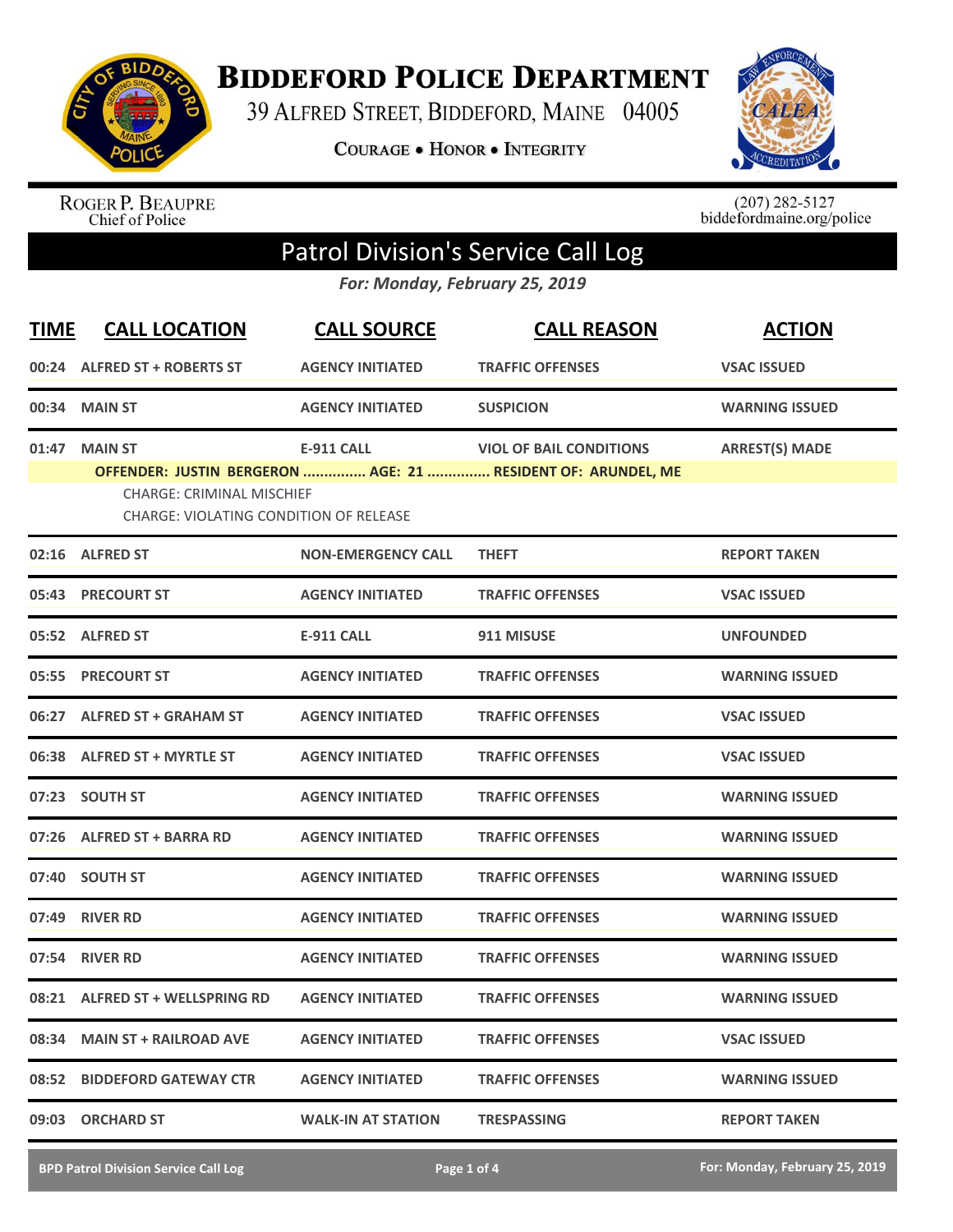| <b>TIME</b> | <b>CALL LOCATION</b>         | <b>CALL SOURCE</b>                                                                     | <b>CALL REASON</b>                                                                                | <b>ACTION</b>                |
|-------------|------------------------------|----------------------------------------------------------------------------------------|---------------------------------------------------------------------------------------------------|------------------------------|
| 09:05       | <b>HEALTHCARE DR</b>         | <b>AGENCY INITIATED</b>                                                                | <b>TRAFFIC OFFENSES</b>                                                                           | <b>WARNING ISSUED</b>        |
|             | 09:06 RIVER RD               | <b>AGENCY INITIATED</b>                                                                | <b>TRAFFIC OFFENSES</b>                                                                           | <b>WARNING ISSUED</b>        |
|             | 09:11 WESTERN AVE            | <b>NON-EMERGENCY CALL</b>                                                              | <b>PARKING COMPLAINT</b>                                                                          | <b>SERVICES RENDERED</b>     |
|             | 09:12 RIVER RD + SOUTH ST    | <b>AGENCY INITIATED</b>                                                                | <b>TRAFFIC OFFENSES</b>                                                                           | <b>WARNING ISSUED</b>        |
| 09:33       | <b>MAIN ST</b>               | <b>AGENCY INITIATED</b><br>CHARGE: OPERATING WHILE LICENSE SUSPENDED OR REVOKED-OUI    | <b>OPER AFTER SUSPENSION</b><br>OFFENDER: STEVEN EUGENE RAICHE  AGE: 45  RESIDENT OF: SANFORD, ME | <b>ARREST(S) MADE</b>        |
|             | 09:51 ALFRED ST              | <b>AGENCY INITIATED</b>                                                                | <b>TRAFFIC OFFENSES</b>                                                                           | <b>WARNING ISSUED</b>        |
|             | 09:56 ALFRED ST              | <b>AGENCY INITIATED</b><br>CHARGE: OPERATE AFTER HABITUAL OFFENDER REVOCATION 3 PRIORS | <b>OPER AFTER SUSPENSION</b><br>OFFENDER: BRENT GARY MACEY  AGE: 65  RESIDENT OF: BIDDEFORD, ME   | <b>ARREST(S) MADE</b>        |
|             | 10:31 BACON ST               | <b>NON-EMERGENCY CALL</b>                                                              | <b>MESSAGE DELIVERY</b>                                                                           | <b>SERVICES RENDERED</b>     |
|             | 10:42 BRIARWOOD DR           | <b>NON-EMERGENCY CALL</b>                                                              | <b>WARRANT ARREST</b>                                                                             | <b>NEGATIVE CONTACT</b>      |
|             | 10:50 FOSS ST                | <b>NON-EMERGENCY CALL</b>                                                              | <b>SEX OFFENDER REGISTRATION</b>                                                                  | <b>SERVICES RENDERED</b>     |
| 10:59       | <b>BACON ST</b>              | <b>WALK-IN AT STATION</b>                                                              | <b>SEX OFFENDER REGISTRATION</b>                                                                  | <b>SERVICES RENDERED</b>     |
| 11:09       | <b>MAIN ST</b>               | <b>AGENCY INITIATED</b>                                                                | <b>CIVIL COMPLAINT</b>                                                                            | <b>SERVICES RENDERED</b>     |
|             | $11:12$ MAIN ST              | <b>NON-EMERGENCY CALL</b>                                                              | <b>PARKING COMPLAINT</b>                                                                          | <b>GONE ON ARRIVAL</b>       |
|             | 11:25 SOUTH ST + WILLIAMS CT | <b>NON-EMERGENCY CALL</b>                                                              | <b>PARKING COMPLAINT</b>                                                                          | <b>PARKING TICKET ISSUED</b> |
|             | 11:57 PIKE ST                | <b>NON-EMERGENCY CALL</b>                                                              | <b>DRUG</b>                                                                                       | <b>GONE ON ARRIVAL</b>       |
|             | <b>12:22 DARTMOUTH ST</b>    | E-911 CALL                                                                             | 911 MISUSE                                                                                        | <b>SERVICES RENDERED</b>     |
|             | 12:39 MAIN ST                | <b>WALK-IN AT STATION</b>                                                              | <b>ESCORTS / RELAYS</b>                                                                           | <b>SERVICES RENDERED</b>     |
|             | 12:41 POOL ST                | <b>WALK-IN AT STATION</b>                                                              | <b>RECOVERED STOLEN PROPERTY</b>                                                                  | <b>SERVICES RENDERED</b>     |
|             | 12:41 LEVI LN                | <b>NON-EMERGENCY CALL</b>                                                              | <b>THEFT</b>                                                                                      | <b>REPORT TAKEN</b>          |
|             | 12:51 LINCOLN ST             | <b>NON-EMERGENCY CALL</b>                                                              | <b>CRIMINAL MISCHIEF</b>                                                                          | <b>REPORT TAKEN</b>          |
|             | 13:26 SUMMER ST              | <b>AGENCY INITIATED</b>                                                                | <b>PRO-ACTIVE DV RESPONSE TEAM</b>                                                                | <b>NO VIOLATION</b>          |
|             | 13:31 GRAYSON ST             | <b>NON-EMERGENCY CALL</b>                                                              | <b>SUSPICION</b>                                                                                  | <b>REPORT TAKEN</b>          |
|             | 13:31 MAIN ST                | <b>NON-EMERGENCY CALL</b>                                                              | <b>ARTICLES LOST/FOUND</b>                                                                        | <b>SERVICES RENDERED</b>     |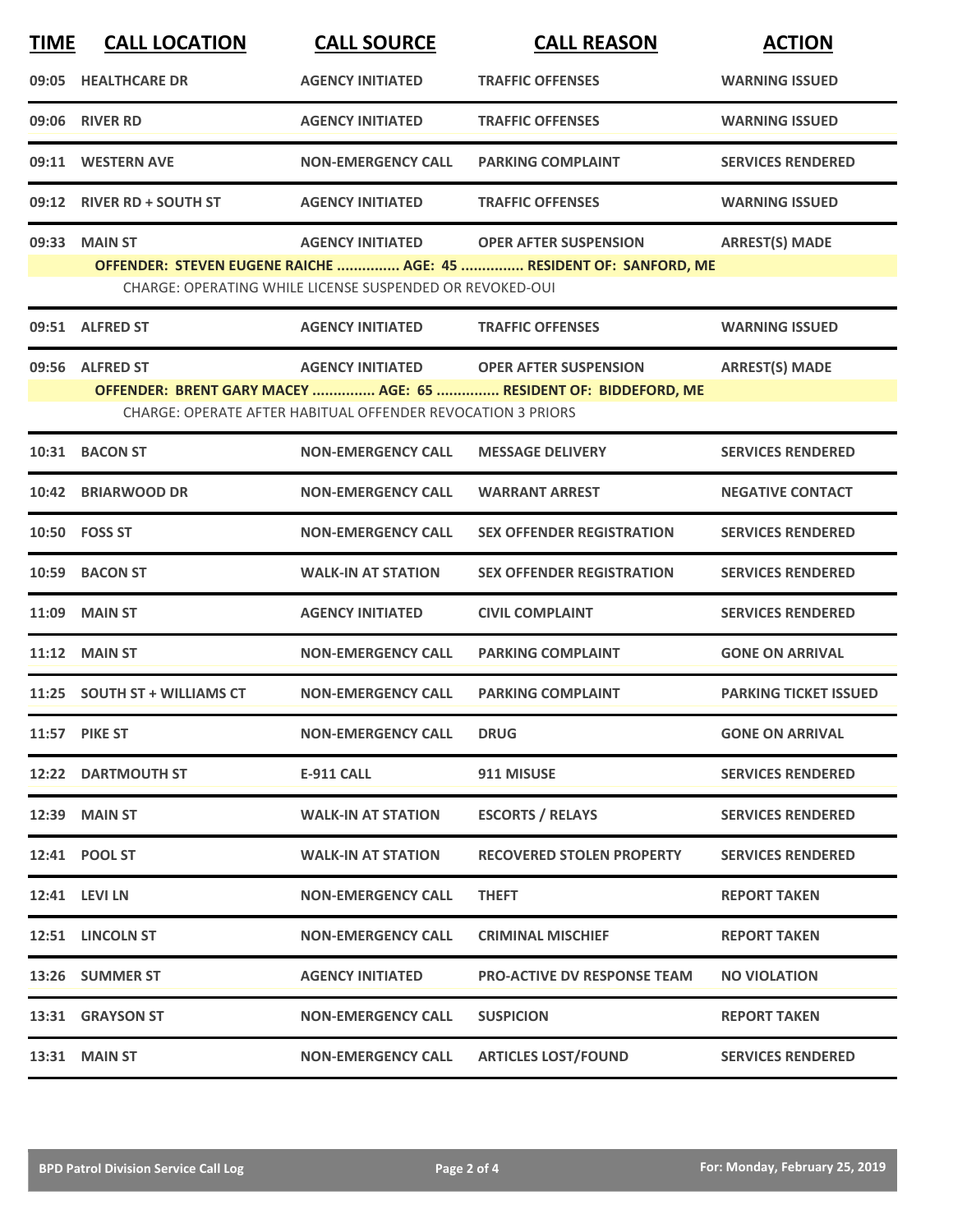## **TIME CALL LOCATION CALL SOURCE CALL REASON ACTION**

| 13:46 CONGRESS ST |  |
|-------------------|--|
|                   |  |

**13:466 INON-EMERGENCY CALL FUGITIVE FROM JUSTICE ARREST(S) MADE** 

**OFFENDER: ISAAC SAMUEL GUPTILL ............... AGE: 22 ............... RESIDENT OF: BIDDEFORD, ME** CHARGE: FUGITIVE FROM JUSTICE

| 14:02 ELM ST                  | <b>NON-EMERGENCY CALL</b>                            | <b>SUSPICION</b>                                                  | <b>SERVICES RENDERED</b>     |
|-------------------------------|------------------------------------------------------|-------------------------------------------------------------------|------------------------------|
| 14:06 GRAHAM ST               | <b>NON-EMERGENCY CALL</b>                            | <b>TRAFFIC OFFENSES</b>                                           | <b>NO ACTION REQUIRED</b>    |
| 14:08 ELM ST                  | E-911 CALL                                           | 911 MISUSE                                                        | <b>SERVICES RENDERED</b>     |
| <b>14:10 MAIN ST</b>          | <b>WALK-IN AT STATION</b>                            | <b>HARASSMENT</b>                                                 | <b>REPORT TAKEN</b>          |
| 14:43 ALFRED ST               | <b>AGENCY INITIATED</b>                              | <b>PRO-ACTIVE DV RESPONSE TEAM</b>                                | <b>NEGATIVE CONTACT</b>      |
| 14:58 PROSPECT ST             | <b>E-911 CALL</b>                                    | 911 MISUSE                                                        | <b>NEGATIVE CONTACT</b>      |
| 15:34 ALFRED ST               | <b>AGENCY INITIATED</b>                              | <b>TRAFFIC OFFENSES</b>                                           | <b>WARNING ISSUED</b>        |
| <b>15:48 DARTMOUTH ST</b>     | <b>E-911 CALL</b>                                    | 911 MISUSE                                                        | <b>NO ACTION REQUIRED</b>    |
| 15:55 WEST ST + CRANBERRY LN  | <b>AGENCY INITIATED</b>                              | <b>TRAFFIC OFFENSES</b>                                           | <b>WARNING ISSUED</b>        |
| 15:55 ELM ST                  | <b>NON-EMERGENCY CALL</b>                            | <b>CIVIL COMPLAINT</b>                                            | <b>CIVIL COMPLAINT</b>       |
| 15:59 PRECOURT ST + MORIN ST  | <b>AGENCY INITIATED</b>                              | <b>TRAFFIC OFFENSES</b>                                           | <b>WARNING ISSUED</b>        |
| 16:02 SUMMER ST               |                                                      | NON-EMERGENCY CALL VIOL PROTECTION FROM ABUSE                     | <b>ARREST(S) MADE</b>        |
| <b>CHARGE: PROBATION HOLD</b> | <b>CHARGE: VIOLATING PROTECTION FROM ABUSE ORDER</b> | OFFENDER: PHILIP ERIC MENARD  AGE: 35  RESIDENT OF: BIDDEFORD, ME |                              |
| 16:08 ST MARYS ST             | <b>NON-EMERGENCY CALL</b>                            | <b>SUSPICION</b>                                                  | <b>BUILDING CHECK/SECURE</b> |
| 16:18 ELM ST + FOREST ST      | <b>AGENCY INITIATED</b>                              | <b>TRAFFIC OFFENSES</b>                                           | <b>WARNING ISSUED</b>        |
| 16:31 ALFRED ST               | <b>WALK-IN AT STATION</b>                            | <b>COURT ORDERED CHECK IN</b>                                     | <b>SERVICES RENDERED</b>     |
| 16:44 SOUTHGATE AVE + WEST ST | <b>NON-EMERGENCY CALL</b>                            | <b>SUSPICION</b>                                                  | <b>GONE ON ARRIVAL</b>       |
| <b>16:54 SUMMER ST</b>        | <b>NON-EMERGENCY CALL</b>                            | <b>JUVENILE OFFENSES</b>                                          | <b>REPORT TAKEN</b>          |
| 17:56 CARDINAL LN             | <b>NON-EMERGENCY CALL</b>                            | <b>PARKING COMPLAINT</b>                                          | <b>SERVICES RENDERED</b>     |
| 18:02 ELM ST                  | <b>AGENCY INITIATED</b>                              | <b>TRAFFIC OFFENSES</b>                                           | <b>WARNING ISSUED</b>        |
| 18:17 PRECOURT ST + ALFRED ST | <b>AGENCY INITIATED</b>                              | <b>TRAFFIC OFFENSES</b>                                           | <b>DEFECT CARD ISSUED</b>    |
| 18:37 ALFRED ST               | <b>AGENCY INITIATED</b>                              | <b>TRAFFIC OFFENSES</b>                                           | <b>WARNING ISSUED</b>        |
| 18:40 MEDICAL CENTER DR       | <b>E-911 CALL</b>                                    | 911 MISUSE                                                        | <b>NO ACTION REQUIRED</b>    |

**19:04 MAIN ST + FOSS ST AGENCY INITIATED TRAFFIC OFFENSES NO ACTION REQUIRED**